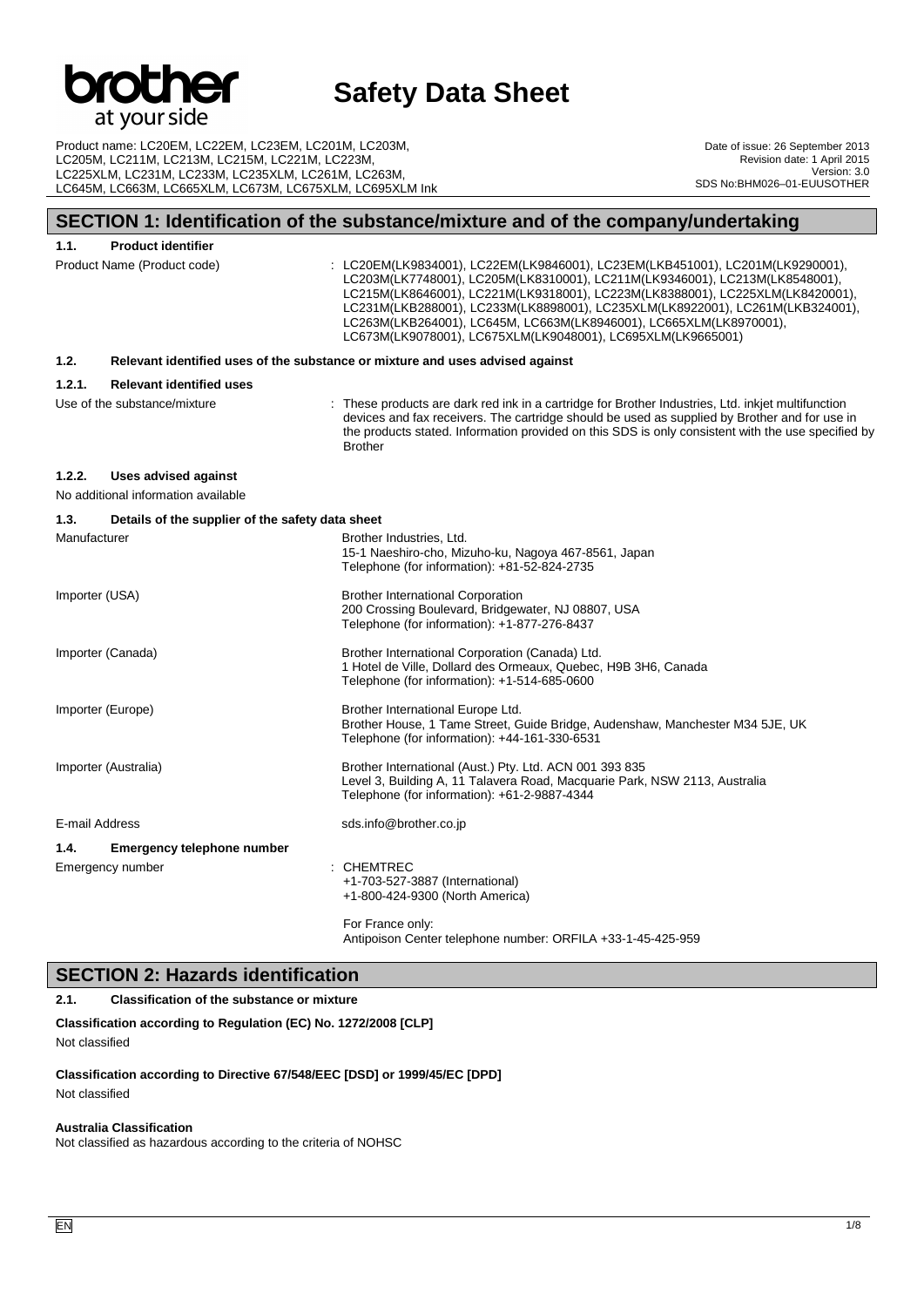# **er** at your side

# **Safety Data Sheet**

Product name: LC20EM, LC22EM, LC23EM, LC201M, LC203M, LC205M, LC211M, LC213M, LC215M, LC221M, LC223M, LC225XLM, LC231M, LC233M, LC235XLM, LC261M, LC263M, LC645M, LC663M, LC665XLM, LC673M, LC675XLM, LC695XLM Ink

**2.2. Label elements**

#### **Labeling according to Regulation (EC) No. 1272/2008 [CLP]**

| Hazard pictograms        | None.                                                                                   |
|--------------------------|-----------------------------------------------------------------------------------------|
| Signal Word              | None.                                                                                   |
| <b>Hazard Statements</b> | $\pm$ EUH208 - Contains 1,2-benzisothiazol-3(2H)-one. May produce an allergic reaction. |
| Precautionary statements | None.                                                                                   |

#### **2.3. Other hazards**

This substance/mixture does not meet the PBT criteria of REACH, annex XIII This substance/mixture does not meet the vPvB criteria of REACH, annex XIII

## **SECTION 3: Composition/information on ingredients**

#### **3.2. Mixture**

| <b>Name</b>                  | <b>Product identifier</b>                                             | $\%$      | <b>Classification</b><br>according to<br><b>Directive</b><br>67/548/EEC | <b>Classification</b><br>according to<br><b>Regulation (EC) No.</b><br>1272/2008 [CLP]                              |
|------------------------------|-----------------------------------------------------------------------|-----------|-------------------------------------------------------------------------|---------------------------------------------------------------------------------------------------------------------|
| glycerol                     | (CAS No) 56-81-5<br>(EC no) 200-289-5                                 | $10 - 20$ | Not classified                                                          | Not classified                                                                                                      |
| Magenta Dye                  | (CAS No) *<br>$(EC \n  no)^*$                                         | < 2.5     | N: R51/53                                                               | Aquatic Chronic 2, H411                                                                                             |
| Water                        | (CAS No) 7732-18-5<br>(EC no) 231-791-2                               | 65-80     | Not classified                                                          | Not classified                                                                                                      |
| 1,2-benzisothiazol-3(2H)-one | (CAS No) 2634-33-5<br>(EC no) 220-120-9<br>(EC index no) 613-088-00-6 | < 0.05    | Xn; R22<br>Xi: R41<br>Xi: R38<br>R43<br>N: R50                          | Acute Tox. 4 (Oral), H302<br>Skin Irrit. 2, H315<br>Eye Dam. 1, H318<br>Skin Sens. 1, H317<br>Aquatic Acute 1, H400 |

\*Registered

Full text of R- and H- phrases: see section 16

| <b>SECTION 4: First aid measures</b>                                |                                                                                                                                       |  |
|---------------------------------------------------------------------|---------------------------------------------------------------------------------------------------------------------------------------|--|
| Description of first aid measures<br>4.1.                           |                                                                                                                                       |  |
| First-aid measures general                                          | : If symptoms persist, obtain medical attention.                                                                                      |  |
| First-aid measures after inhalation                                 | : Obtain medical attention. In case of accident by inhalation : remove casualty to fresh air and<br>keep at rest.                     |  |
| First-aid measures after skin contact                               | : Remove contaminated clothing immediately and wash affected skin with plenty of water or soap<br>and water.                          |  |
| First-aid measures after eye contact                                | : Obtain medical attention. If substance has got into the eyes, immediately wash out with plenty of<br>water for at least 15 minutes. |  |
| First-aid measures after ingestion                                  | : Obtain immediate medical attention. Wash out mouth with water and give 100-200 ml of water to<br>drink.                             |  |
| 4.2.<br>Most important symptoms and effects, both acute and delayed |                                                                                                                                       |  |
| Symptoms/injuries after inhalation                                  | : Unlikely route of exposure.                                                                                                         |  |
| Symptoms/injuries after skin contact                                | : Repeated and/or prolonged skin contact may cause irritation.                                                                        |  |
| Symptoms/injuries after eye contact                                 | May cause eye irritation.                                                                                                             |  |
| Symptoms/injuries after ingestion                                   | : Ingestion may cause irritation of the gastrointestinal tract. Unlikely route of exposure.                                           |  |

# **4.3. Indication of any immediate medical attention and special treatment needed**

Treat symptomatically.

# **SECTION 5: Firefighting measures**

## **5.1. Extinguishing media**

| Suitable extinguishing media   | : Extinguish preferably with dry chemical, carbon dioxide, water spray, foam. |
|--------------------------------|-------------------------------------------------------------------------------|
| Unsuitable extinguishing media | None.                                                                         |

Date of issue: 26 September 2013 Revision date: 1 April 2015

SDS No:BHM026–01-EUUSOTHER

Version: 3.0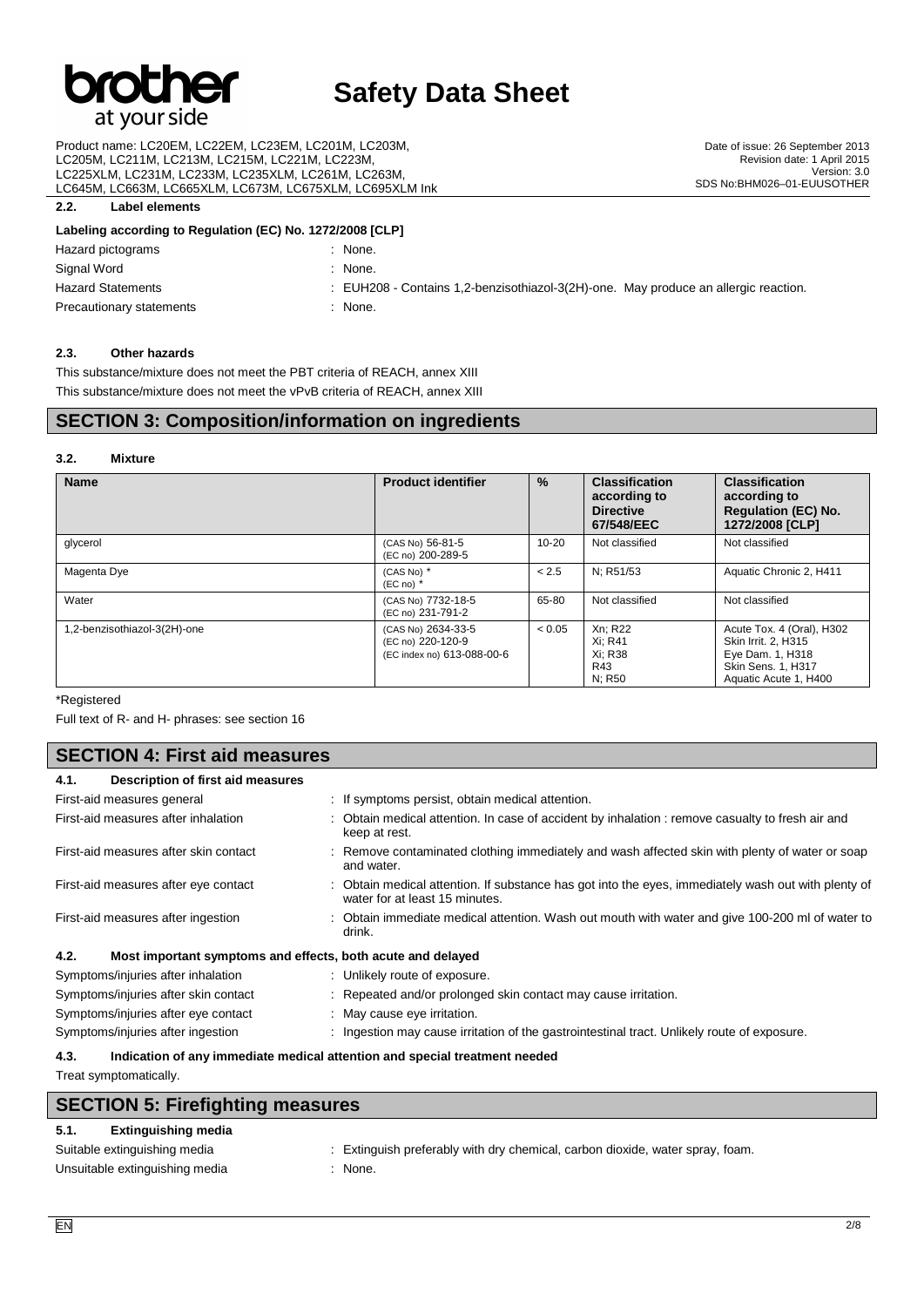# D er at your side

# **Safety Data Sheet**

| Product name: LC20EM, LC22EM, LC23EM, LC201M, LC203M,         |                                                                                                                                                                                                                                                                                                                                                                                                                                               | Date of issue: 26 September 2013 |
|---------------------------------------------------------------|-----------------------------------------------------------------------------------------------------------------------------------------------------------------------------------------------------------------------------------------------------------------------------------------------------------------------------------------------------------------------------------------------------------------------------------------------|----------------------------------|
| LC205M, LC211M, LC213M, LC215M, LC221M, LC223M,               |                                                                                                                                                                                                                                                                                                                                                                                                                                               | Revision date: 1 April 2015      |
| LC225XLM, LC231M, LC233M, LC235XLM, LC261M, LC263M,           |                                                                                                                                                                                                                                                                                                                                                                                                                                               | Version: 3.0                     |
| LC645M, LC663M, LC665XLM, LC673M, LC675XLM, LC695XLM Ink      |                                                                                                                                                                                                                                                                                                                                                                                                                                               | SDS No:BHM026-01-EUUSOTHER       |
| Special hazards arising from the substance or mixture<br>5.2. |                                                                                                                                                                                                                                                                                                                                                                                                                                               |                                  |
| Fire hazard                                                   | : Thermal decomposition of organic components may result in occurrence of oxides of carbon.                                                                                                                                                                                                                                                                                                                                                   |                                  |
| Hazardous decomposition products in case of<br>fire           | Toxic gases may be formed upon combustion and represents a hazard to firefighters.<br>Combustion products: See Section: 10.                                                                                                                                                                                                                                                                                                                   |                                  |
| 5.3.<br><b>Advice for firefighters</b>                        |                                                                                                                                                                                                                                                                                                                                                                                                                                               |                                  |
| Firefighting instructions                                     | : Use appropriate respirator for carbon monoxide and carbon dioxide. Wear positive pressure self-<br>contained breathing apparatus (SCBA) during the attack phase of firefighting operations and<br>during cleanup in enclosed or poorly ventilated areas immediately after a fire. Personnel not<br>having suitable respiratory protection must leave the area to prevent significant exposure to toxic<br>combustion gases from any source. |                                  |

## **SECTION 6: Accidental release measures**

| 6.1.                                                                                              | Personal precautions, protective equipment and emergency procedures |                                                         |  |
|---------------------------------------------------------------------------------------------------|---------------------------------------------------------------------|---------------------------------------------------------|--|
| 6.1.1.                                                                                            | For non-emergency personnel                                         |                                                         |  |
|                                                                                                   | Emergency procedures                                                | : Ensure adequate ventilation. Avoid contact with eyes. |  |
| 6.1.2.                                                                                            | For emergency responders                                            |                                                         |  |
|                                                                                                   | Emergency procedures                                                | : Ensure adequate ventilation. Avoid contact with eyes. |  |
| 6.2.                                                                                              | <b>Environmental precautions</b>                                    |                                                         |  |
| Prevent substance entering sewers. Washings must be prevented from entering surface water drains. |                                                                     |                                                         |  |
| 6.3.                                                                                              | Methods and material for containment and cleaning up                |                                                         |  |
|                                                                                                   | For containment<br>: Wipe up ink with absorbent towel.              |                                                         |  |
|                                                                                                   | Methods for cleaning up                                             | : Wash with water to remove remaining traces of ink.    |  |
| 6.4.                                                                                              | Reference to other sections                                         |                                                         |  |

SECTION 8: Exposure controls/personal protection. SECTION 13: Disposal considerations.

# **SECTION 7: Handling and storage**

#### **7.1. Precautions for safe handling**

Precautions for safe handling : Keep out of the reach of children. Avoid contact with skin, eyes and clothing.

#### **7.2. Conditions for safe storage, including any incompatibilities**

Storage conditions **Storage conditions** : Keep away from oxidizing agents.

#### **7.3. Specific end use(s)**

Cartridge containing water based ink for inkjet printing machine.

# **SECTION 8: Exposure controls/personal protection**

#### **8.1. Control parameters**

| glycerol (56-81-5)    |                                              |                         |
|-----------------------|----------------------------------------------|-------------------------|
| Belgium               | Local name                                   | Glycérine (brouillard)  |
| Belgium               | Limit value (mg/m <sup>3</sup> )             | $10 \text{ mg/m}^3$     |
| Czech Republic        | Local name                                   | Glycerol, mlha          |
| Czech Republic        | Exposure limits (PEL) (mg/m <sup>3</sup> )   | $10 \text{ mg/m}^3$     |
| Czech Republic        | Exposure limits (PEL) (ppm)                  | $2.4$ ppm               |
| Czech Republic        | Exposure limits (NPK-P) (mg/m <sup>3</sup> ) | $15 \text{ mg/m}^3$     |
| <b>Czech Republic</b> | Exposure limits (NPK-P) (ppm)                | $3.7$ ppm               |
| Finland               | Local name                                   | Glyseroli               |
| Finland               | HTP-arvo $(8h)$ (mg/m <sup>3</sup> )         | $20 \text{ mg/m}^3$     |
| France                | Local name                                   | Glycérine (aérosols de) |
| France                | $VME$ (mg/m <sup>3</sup> )                   | $10 \text{ mg/m}^3$     |
| Ireland               | Local name                                   | Glycerol, mist          |
| Ireland               | OEL (8 hours ref) (mg/m <sup>3</sup> )       | $10 \text{ mg/m}^3$     |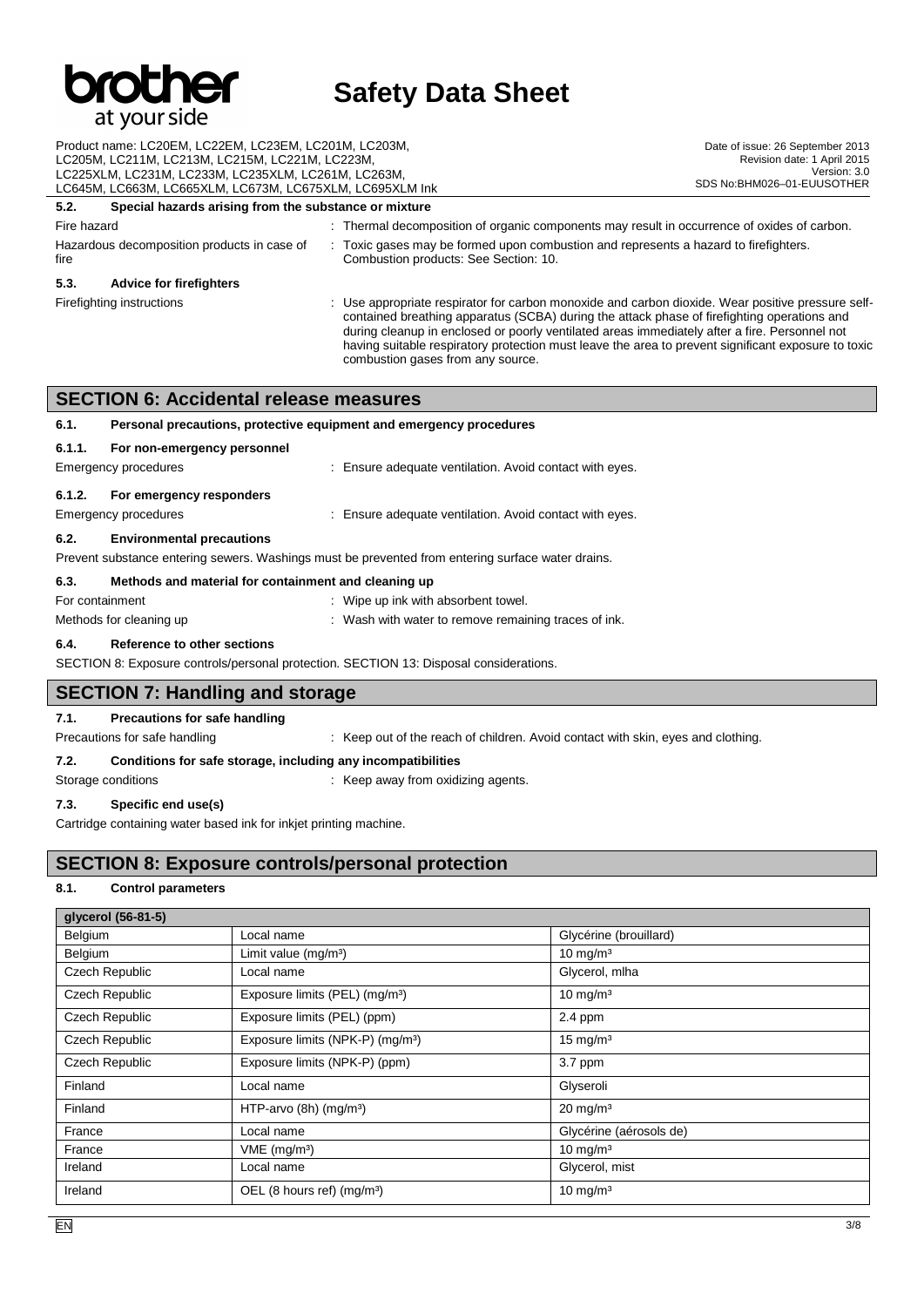

# **Safety Data Sheet**

Product name: LC20EM, LC22EM, LC23EM, LC201M, LC203M, LC205M, LC211M, LC213M, LC215M, LC221M, LC223M, LC225XLM, LC231M, LC233M, LC235XLM, LC261M, LC263M, LC645M, LC663M, LC665XLM, LC673M, LC675XLM, LC695XLM Ink **glycerol (56-81-5)**

a a

| <b>GIVCEROI (56-81-5)</b> |                                     |                                                                            |
|---------------------------|-------------------------------------|----------------------------------------------------------------------------|
| Poland                    | Local name                          | Glicerol aerozole                                                          |
| Poland                    | $NDS$ (mg/m <sup>3</sup> )          | $10 \text{ mg/m}^3$                                                        |
| Portugal                  | Local name                          | Glicerina, névoas                                                          |
| Portugal                  | OEL TWA (mg/m <sup>3</sup> )        | $10 \text{ mg/m}^3$                                                        |
| United Kingdom            | Local name                          | Glycerol, mist                                                             |
| United Kingdom            | WEL TWA (mg/m <sup>3</sup> )        | $10 \text{ mg/m}^3$                                                        |
| USA - ACGIH               | Local name                          | Glycerin mist                                                              |
| USA - ACGIH               | ACGIH TWA (mg/m <sup>3</sup> )      | 10 $mq/m3$ mist                                                            |
| <b>USA - ACGIH</b>        | Remark (ACGIH)                      | URT irr                                                                    |
| USA - OSHA                | OSHA PEL (TWA) (mg/m <sup>3</sup> ) | 15 mg/m <sup>3</sup> Total dust<br>5 mg/m <sup>3</sup> Respirable Fraction |

#### **8.2. Exposure controls**

| Appropriate engineering controls | : Good general ventilation should be sufficient under normal use.                                                                                     |
|----------------------------------|-------------------------------------------------------------------------------------------------------------------------------------------------------|
| Personal protective equipment    | : Not normally required. For use other than in normal operating procedures (such as in the event<br>of large spill), the following should be applied: |
| Hand protection                  | protective gloves.                                                                                                                                    |
| Eye protection                   | : Safety goggles.                                                                                                                                     |
| Skin and body protection         | : Long sleeved clothing and long pants.                                                                                                               |
| Respiratory protection           | : In case of large spillages: Wear suitable respiratory protective equipment.                                                                         |
| Environmental exposure controls  | : Avoid release to the environment.                                                                                                                   |

# **SECTION 9: Physical and chemical properties**

| 9.1.                                        | Information on basic physical and chemical properties                     |  |  |
|---------------------------------------------|---------------------------------------------------------------------------|--|--|
| Physical state                              | : Liquid                                                                  |  |  |
| Appearance                                  | : Dark red                                                                |  |  |
| Color                                       | Dark red                                                                  |  |  |
| Odor                                        | Slight odor                                                               |  |  |
| Odor threshold                              | : No information available                                                |  |  |
| pH                                          | $:7 - 9$                                                                  |  |  |
| Relative evaporation rate (butyl acetate=1) | : No information available                                                |  |  |
| Relative evaporation rate (ether=1)         | : Not available                                                           |  |  |
| Melting point                               | $\approx$ 5 °C                                                            |  |  |
| Freezing point                              | No data available                                                         |  |  |
| Boiling point                               | : $> 100 °C$                                                              |  |  |
| Flash point                                 | Does not flash at 93.3°C or lower (Tag closed cup & Cleveland opened cup) |  |  |
| Auto-ignition temperature                   | $:$ > 400 °C                                                              |  |  |
| Decomposition temperature                   | Not available                                                             |  |  |
| Flammability (solid, gas)                   | Not applicable                                                            |  |  |
| Vapor pressure                              | Not available                                                             |  |  |
| Relative vapor density at 20 °C             | Not available                                                             |  |  |
| Relative density                            | : No data available                                                       |  |  |
| Specific gravity / density                  | : $1 - 1.1$ g/ml                                                          |  |  |
| Solubility                                  | Soluble in water                                                          |  |  |
| Log Pow                                     | No data available                                                         |  |  |
| Log Kow                                     | No data available                                                         |  |  |
| Viscosity, kinematic                        | $: 2 - 5$ mPa s                                                           |  |  |
| Viscosity, dynamic                          | : No data available                                                       |  |  |
| <b>Explosive properties</b>                 | Not explosive                                                             |  |  |
| Oxidizing properties                        | Not available                                                             |  |  |
| <b>Explosion limits</b>                     | Not available                                                             |  |  |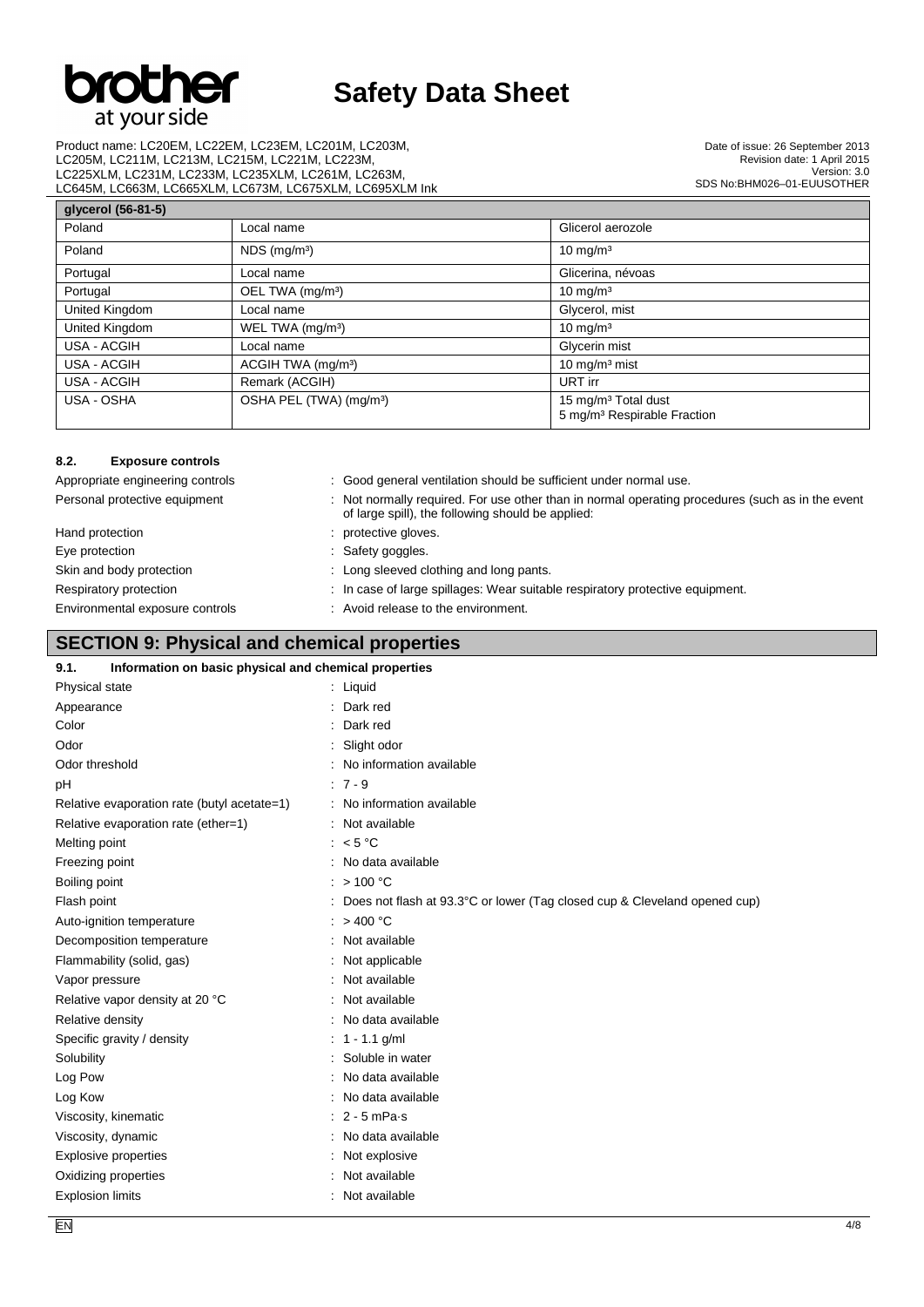

# **Safety Data Sheet**

Product name: LC20EM, LC22EM, LC23EM, LC201M, LC203M, LC205M, LC211M, LC213M, LC215M, LC221M, LC223M, LC225XLM, LC231M, LC233M, LC235XLM, LC261M, LC263M, LC645M, LC663M, LC665XLM, LC673M, LC675XLM, LC695XLM Ink

#### **9.2. Other information**

No additional information available

# **SECTION 10: Stability and reactivity**

#### **10.1. Reactivity**

No information available.

# **10.2. Chemical stability**

Stable.

#### **10.3. Possibility of hazardous reactions**

No information available.

#### **10.4. Conditions to avoid**

No information available.

#### **10.5. Incompatible materials**

Strong oxidizing agents.

#### **10.6. Hazardous decomposition products**

Carbon monoxide. Carbon dioxide.

## **SECTION 11: Toxicological information**

| Information on toxicological effects<br>11.1. |  |
|-----------------------------------------------|--|
|-----------------------------------------------|--|

| Acute toxicity                                        | : Not classified                                                                                                    |
|-------------------------------------------------------|---------------------------------------------------------------------------------------------------------------------|
| $LD_{50}$ oral rat                                    | $>$ 2000 mg/kg (OECD 420 method)                                                                                    |
| Skin corrosion/irritation                             | : Non-irritant. (OECD 404 method)<br>pH: 7 - 9                                                                      |
| Serious eye damage/irritation                         | : Minimal irritant to the eye. (OECD 405 method)<br>$pH: 7 - 9$                                                     |
| Respiratory or skin sensitization                     | : It is not a skin sensitizer. (OECD 429 method)                                                                    |
| Germ cell mutagenicity                                | : Negative. (OECD 471 method)                                                                                       |
| Carcinogenicity                                       | : Ingredients of this product have not been classified as carcinogens according to IARC<br>monographs, NTP and OSHA |
| Reproductive toxicity                                 | : Not classified                                                                                                    |
| Specific target organ toxicity (single exposure)      | : Not classified                                                                                                    |
| Specific target organ toxicity (repeated<br>exposure) | : Not classified                                                                                                    |
| Aspiration hazard                                     | : Not classified                                                                                                    |

## **SECTION 12: Ecological information**

#### **12.1. Toxicity**

 $\overline{a}$ 

| glycerol (56-81-5)         |                                            |  |  |  |  |
|----------------------------|--------------------------------------------|--|--|--|--|
| $LC_{50}$ fish             | - 57 ml/l 96 h - Oncorhvnchus mykiss<br>51 |  |  |  |  |
| $\mathsf{IC}_{50}$ Daphnia | > 500 mg/l 24 h - Daphnia magna            |  |  |  |  |

#### **12.2. Persistence and degradability**

Persistence and degradability No information available.

# **12.3. Bioaccumulative potential**

| glycerol (56-81-5)        |                           |  |  |  |  |
|---------------------------|---------------------------|--|--|--|--|
| Log Pow                   | $-1.76$                   |  |  |  |  |
| 12.4.<br>Mobility in soil |                           |  |  |  |  |
| Ecology - soil            | No information available. |  |  |  |  |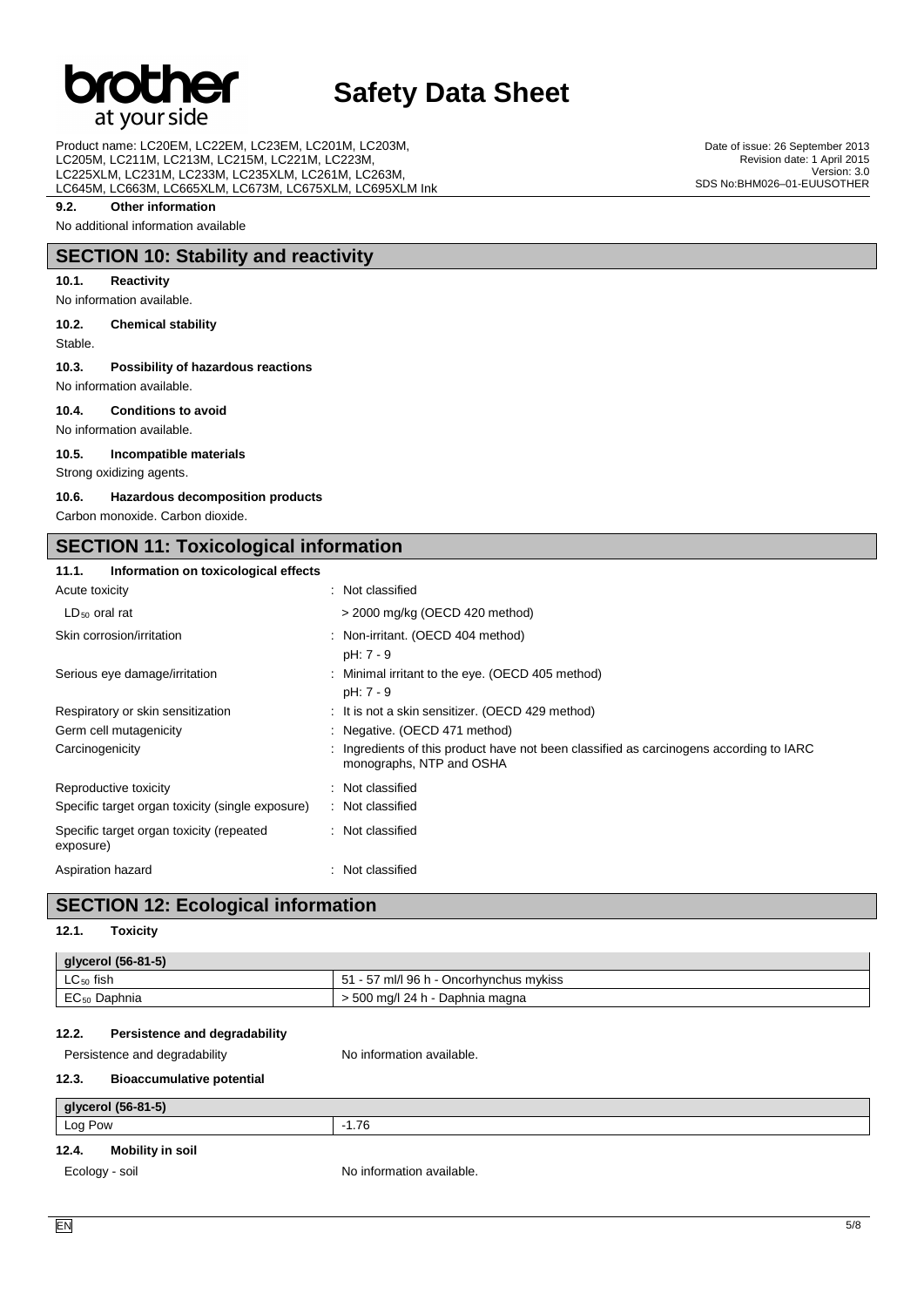# at your side

# **Safety Data Sheet**

Product name: LC20EM, LC22EM, LC23EM, LC201M, LC203M, LC205M, LC211M, LC213M, LC215M, LC221M, LC223M, LC225XLM, LC231M, LC233M, LC235XLM, LC261M, LC263M, LC645M, LC663M, LC665XLM, LC673M, LC675XLM, LC695XLM Ink

#### **12.5. Results of PBT and vPvB assessment**

This substance/mixture does not meet the PBT criteria of REACH, annex XIII This substance/mixture does not meet the vPvB criteria of REACH, annex XIII Results of PBT assessment Not available

#### **12.6. Other adverse effects**

Other adverse effects in the state of the state of the No information available.

# **SECTION 13: Disposal considerations**

## **13.1. Waste treatment methods**

Waste disposal recommendations : Dispose in accordance with federal, state and local regulations.

# **SECTION 14: Transport information**

|                   | In accordance with ADR / IMDG / IATA / DOT / UN                          |           |                  |  |  |  |
|-------------------|--------------------------------------------------------------------------|-----------|------------------|--|--|--|
| 14.1.             | UN number                                                                |           |                  |  |  |  |
|                   | Not regulated for transport                                              |           |                  |  |  |  |
| 14.2.             | UN proper shipping name                                                  |           |                  |  |  |  |
|                   | Proper Shipping Name (ADR/RID)                                           |           | : None           |  |  |  |
|                   | Proper Shipping Name (IATA)                                              |           | : None           |  |  |  |
|                   | Proper Shipping Name (IMDG)                                              |           | : None           |  |  |  |
| 14.3.             | Transport hazard class(es)                                               |           |                  |  |  |  |
| Not applicable    |                                                                          |           |                  |  |  |  |
| 14.4.             | <b>Packing group</b>                                                     |           |                  |  |  |  |
| Not applicable    |                                                                          |           |                  |  |  |  |
| 14.5.             | <b>Environmental hazards</b>                                             |           |                  |  |  |  |
| Other information |                                                                          | $\bullet$ | None             |  |  |  |
| 14.6.             | Special precautions for user                                             |           |                  |  |  |  |
|                   | Special transport precautions                                            |           | : None           |  |  |  |
| 14.6.1.           | <b>Overland transport</b>                                                |           |                  |  |  |  |
|                   | No additional information available                                      |           |                  |  |  |  |
| 14.6.2.           | <b>Transport by sea</b>                                                  |           |                  |  |  |  |
|                   | No additional information available                                      |           |                  |  |  |  |
| 14.6.3.           | Air transport                                                            |           |                  |  |  |  |
|                   | No additional information available                                      |           |                  |  |  |  |
| 14.7.             | Transport in bulk according to Annex II of MARPOL 73/78 and the IBC Code |           |                  |  |  |  |
| <b>IBC</b> code   |                                                                          |           | : Not applicable |  |  |  |

## **SECTION 15: Regulatory information**

**15.1. Safety, health and environmental regulations/legislation specific for the substance or mixture**

#### **15.1.1. EU-Regulations**

No REACH Annex XVII restrictions Contains no REACH candidate substance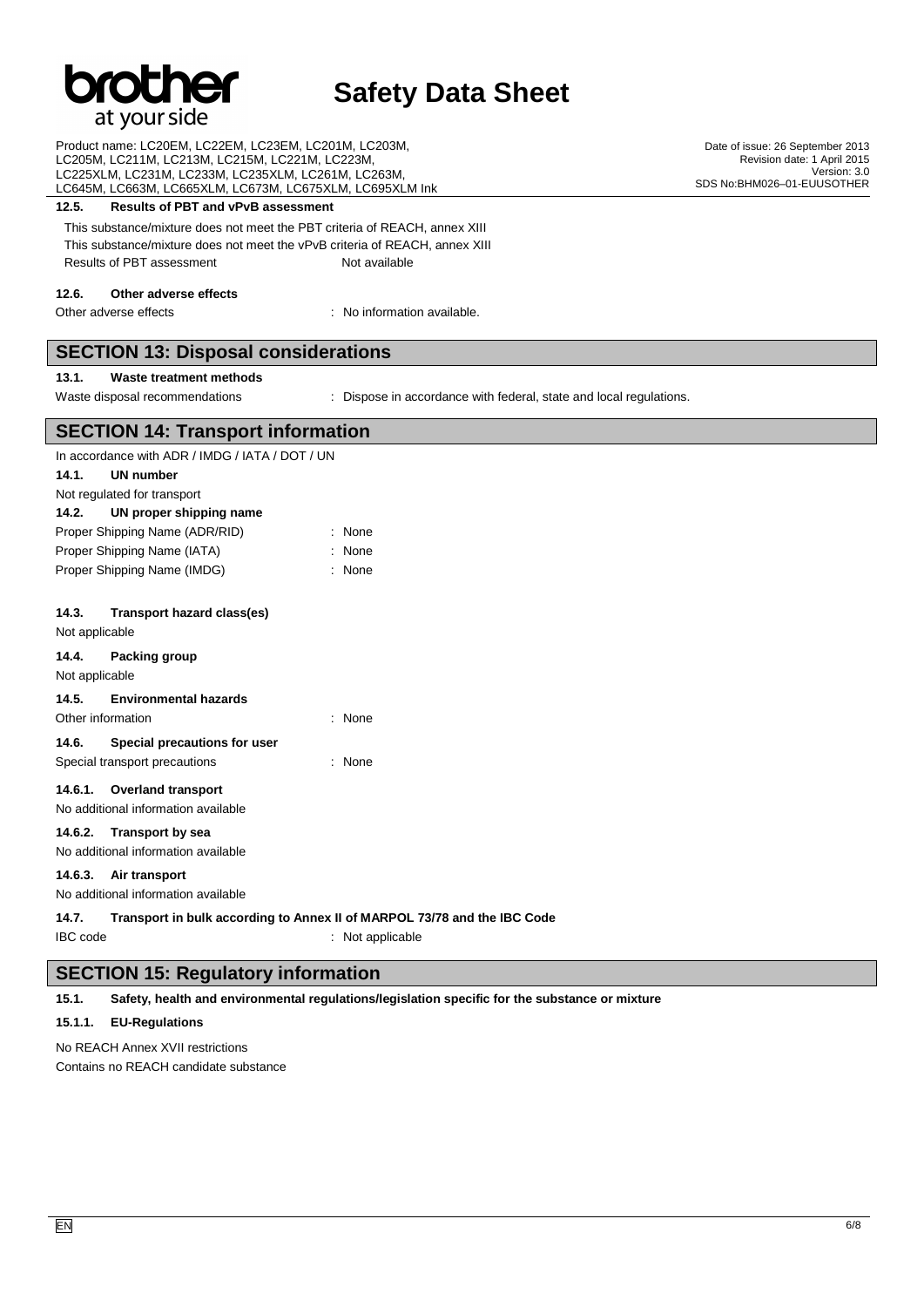# at your side

# **Safety Data Sheet**

Product name: LC20EM, LC22EM, LC23EM, LC201M, LC203M, LC205M, LC211M, LC213M, LC215M, LC221M, LC223M, LC225XLM, LC231M, LC233M, LC235XLM, LC261M, LC263M, LC645M, LC663M, LC665XLM, LC673M, LC675XLM, LC695XLM Ink

Date of issue: 26 September 2013 Revision date: 1 April 2015 Version: 3.0 SDS No:BHM026–01-EUUSOTHER

#### **15.1.2. National regulations**

Regional legislation : EU:Not classified as dangerous for supply/use. (1999/45/EC)

USA: All chemical substances contained in this product are and had been listed on the TSCA Chemical Substances Inventory, and none is subject to any of the following TSCA requirements: section 4 test rules; proposed or final section 5(a)(2) significant new use rules; section 5(e) consent orders; section 8(a) preliminary assessment information rules; and section 8(d) health and safety data reporting rules.

Canada: WHMIS: Not applicable. (Manufactured article).

#### **15.2. Chemical safety assessment**

No chemical safety assessment has been carried out

### **SECTION 16: Other information** Indication of changes: SECTION 1, 2, 3. Data sources : U.S. 29CFR Part 1910 ACGIH Threshold Limit Values for Chemical Substances and Physical Agents and Biological Exposure Indices IARC Monographs on the Evaluation Carcinogenic Risks to Humans World Health Organization EU Directive 91/322/EEC and 2000/39/EC NTP 11th Report on Carcinogens. Abbreviations and acronyms : IARC (International Agency for Research on Cancer) IATA (International Air Transport Association) IMDG (International Maritime Dangerous Goods Code) IOELV (Indicative Occupational Exposure Limit) REACH (Registration, Evaluation and Authorisation of CHemicals) WHMIS (Workplace Hazardous Material Information System (Canada)) ACGIH (American Conference of Governement Industrial Hygienists) DOT (Department Of Transportation (US)) ICAO (International Civil Aviation Organization) NOHSC (National Occupational Health and Safety Commission (Australia)) NTP (National Toxicology Program) (US) OSHA (Occupational Safety and Health Administration) (US) PEL (Permissible Exposure Limit) TLV (Threshold Limit Value) (ACGIH) TSCA (Toxic Substances Control Act) (US) TWA (Time Weighted Average). Other information **interpretent in the information** only relates to this specific product. It may not be valid, if used in combination with any other materials or in any other process, and it is based on our best knowledge as of the date of preparation (revision).

#### Full text of R-, H- and EUH-phrases:

| Acute Tox. 4 (Oral) | Acute toxicity (oral) Category 4                                 |  |  |
|---------------------|------------------------------------------------------------------|--|--|
| Eye Dam. 1          | Serious eye damage/eye irritation Category 1                     |  |  |
| Skin Irrit. 2       | Skin corrosion/irritation Category 2                             |  |  |
| Skin Sens. 1        | Skin sensitization Category 1                                    |  |  |
| Aquatic Acute 1     | Hazardous to the aquatic environment - Acute Hazard, Category 1  |  |  |
| Aquatic Chronic 2   | Hazardous to the aquatic environment - Chronic Hazard Category 2 |  |  |
| H302                | Harmful if swallowed                                             |  |  |
| H315                | Causes skin irritation                                           |  |  |
| H317                | May cause an allergic skin reaction                              |  |  |
| H318                | Causes serious eye damage                                        |  |  |
| H400                | Very toxic to aquatic life                                       |  |  |
| H411                | Toxic to aquatic life with long lasting effects                  |  |  |
| R <sub>22</sub>     | Harmful if swallowed                                             |  |  |
| R41                 | Risk of serious damage to eyes                                   |  |  |